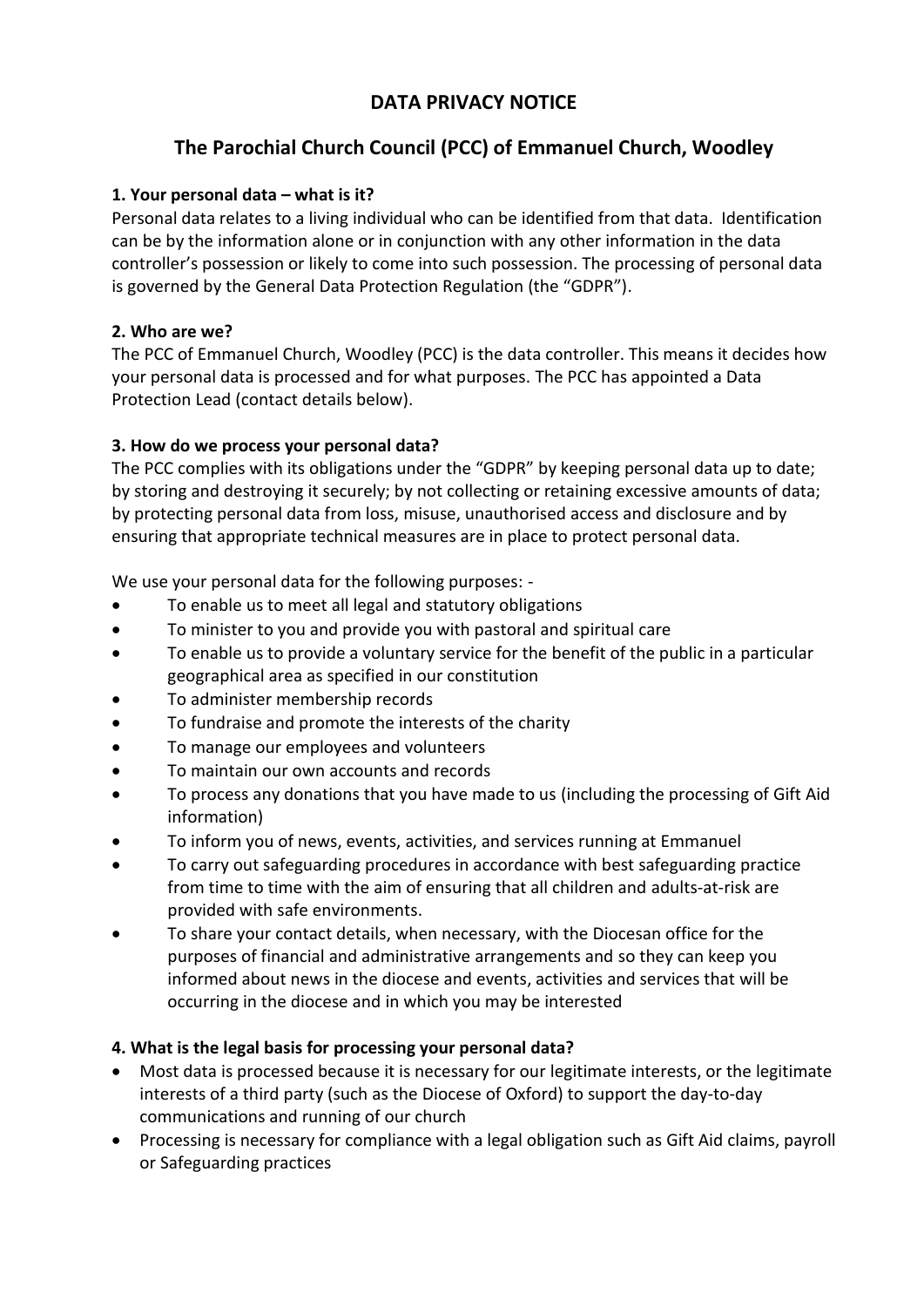- Processing is also necessary where we need to enter into a contract with you such as hiring the hall or employment
- For other purposes we will process your data with your explicit consent.

## **5. Sharing your personal data**

Your personal data will be treated as strictly confidential and will only be shared with third parties where it is necessary for the performance of our tasks and for the proper running of the church.

It is likely that we will need to share your some or all of your data with the following (but only where necessary):

- The clergy, lay volunteers and employees of Emmanuel Church
- The church members of Emmanuel Church (the church directory)
- Other clergy or lay persons nominated or licensed by the bishops of the Diocese of Oxford to support the mission of the Church in our parish
- The Oxford Diocesan Board of Finance.
- Our agents and contractors such as accountants and auditors
- On occasion, other churches or community organisations with whom we are carrying out joint events or activities.

## **6. How long do we keep your personal data<sup>1</sup>?**

We keep data in accordance with the guidance set out in the guide "Keep or Bin: Care of Your Parish Records" which is available from the Church of England website [see footnote for link].

Specifically, we retain electoral roll data while it is still current; gift aid declarations and associated paperwork for up to 7 years after the calendar year to which they relate; personal files for up to 7 years after employment ends; and parish registers (baptisms, marriages, funerals) permanently.

In general, we will endeavour to keep data only for as long as we need it. This means that we may delete or destroy it when it is no longer needed.

#### **7. Your rights and your personal data**

Unless subject to an exemption under the GDPR, you have the following rights with respect to your personal data: -

- The right to request a copy of your personal data which the PCC of Emmanuel, Woodley holds about you
- The right to request that the PCC of Emmanuel, Woodley corrects any personal data if it is found to be inaccurate or out of date
- The right to request your personal data is erased where it is no longer necessary for the PCC of Emmanuel, Woodley to retain such data
- The right to withdraw your consent to the processing at any time
- The right to request that the data controller provide the data subject with his/her personal data and where possible, to transmit that data directly to another data controller, (known as the right to data portability), (where applicable)
- The right, where there is a dispute in relation to the accuracy or processing of your personal data, to request a restriction is placed on further processing

 $<sup>1</sup>$  Details about retention periods can currently be found in the Record Management Guides located on the Church of</sup> England website at: - <https://www.churchofengland.org/more/libraries-and-archives/records-management-guides>